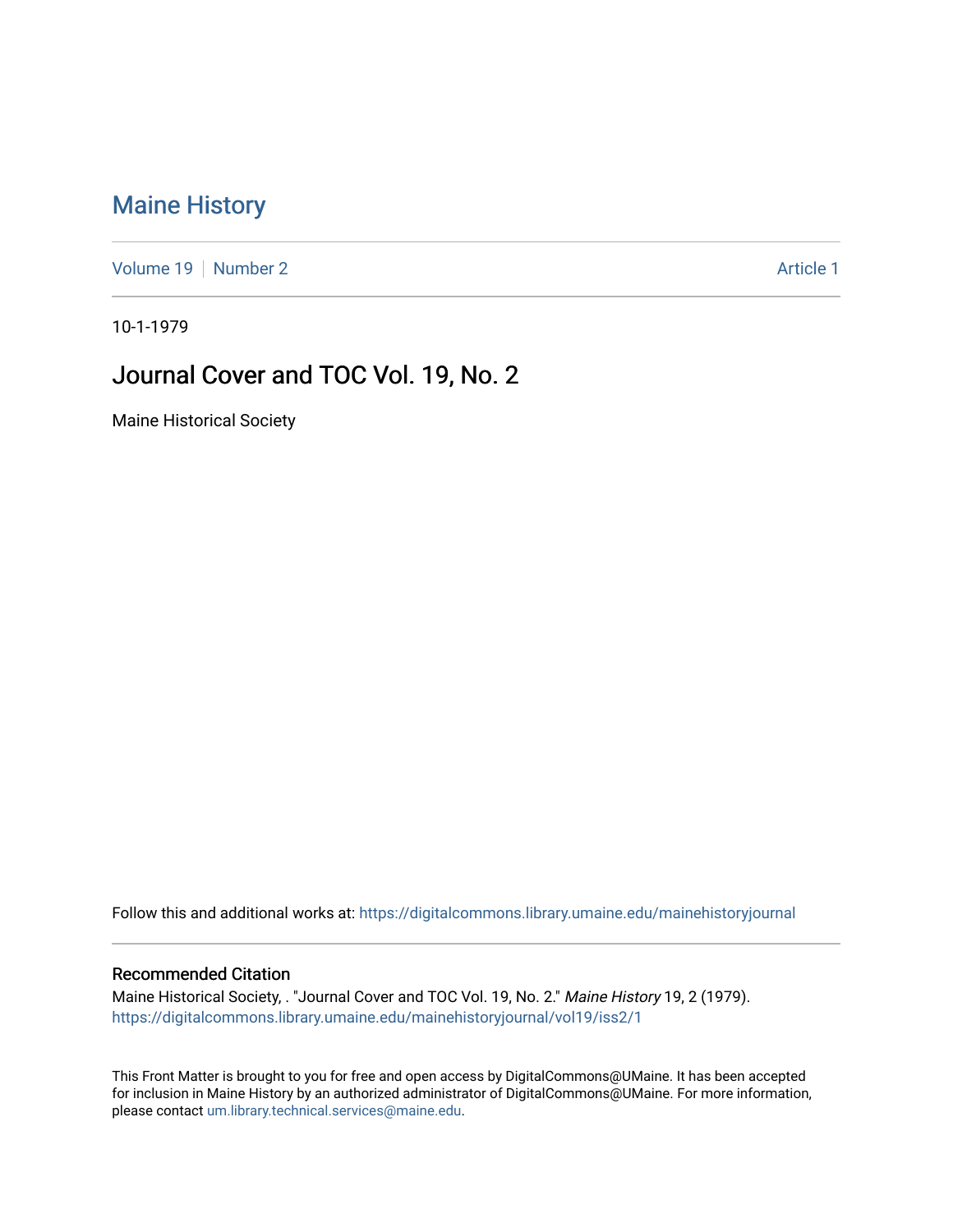

# *MAINE HISTORICAL SOCIETY*

# *QUARTERLY*

*Vol. 19, No. 2 Fall, 1979*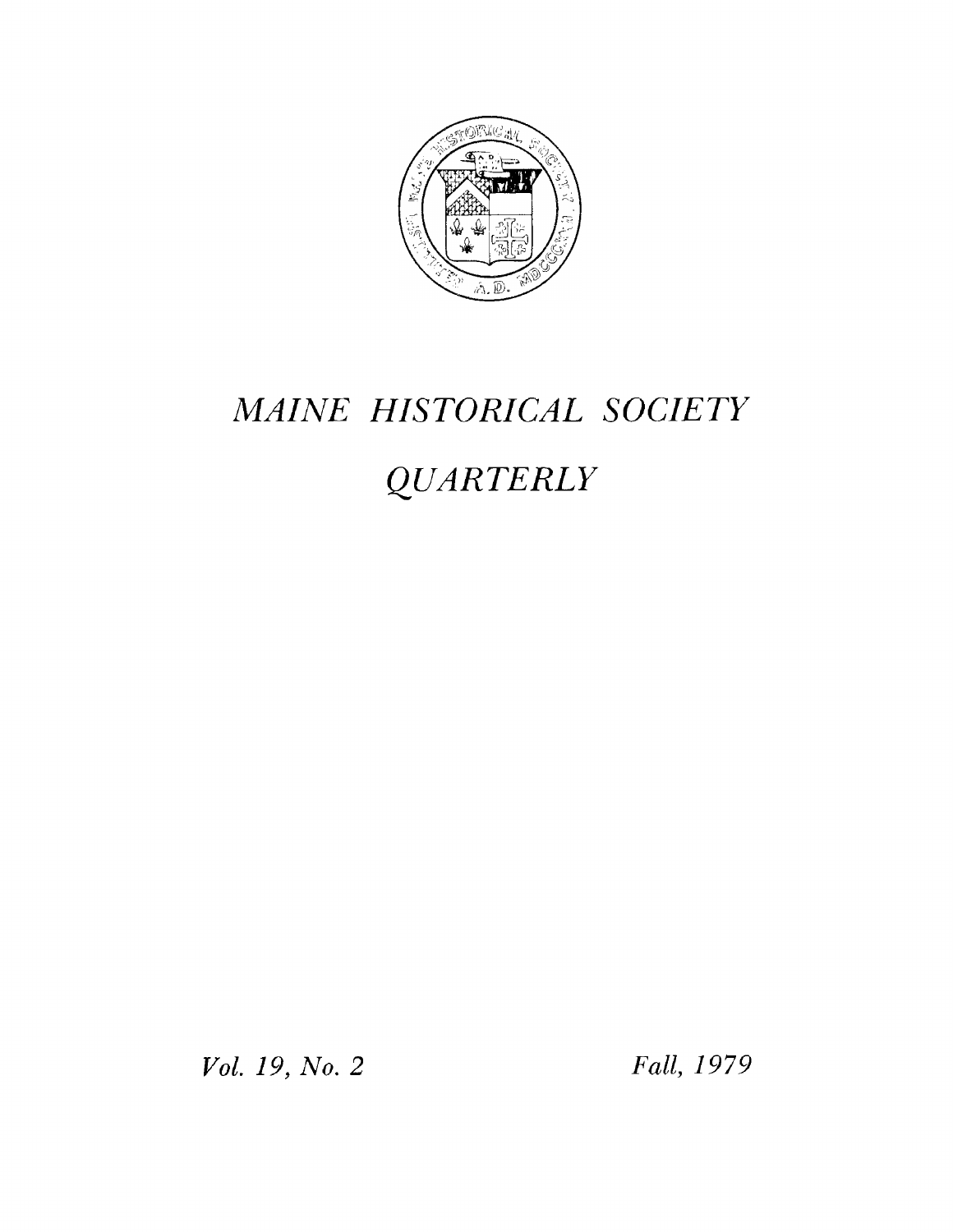#### *MAINE HISTORICAL SOCIETY Incorporated 1822*

*OFFICERS* William C. Pierce, *President* Joan S. Hayden, *Vice President* John E. Ham, Jr., *Secretary* Donald K. Saunders, *Treasurer*

*STANDING COMMITTEE Terms Expire 1980* Benjamin Butler Joel W. Eastman Miss Alice R. Stewart

Roger C. Taylor

*Terms Expire 1981* Mrs. Virginia B. Adamson Mrs. Eleanor B. Conary Joseph W. P. Frost Bruce W. Hazelton Mrs. Frances W. Peabody John W. L. White

*Terms Expire 1982* John W. Hakola Mrs. Nancy N. Masterton Mrs. Jane S. Moody Bruce D. Nelson William H. Pendleton David C. Smith J. Weston Walch

*STAFF Director /Curator of Manuscripts* Thomas L. Gaffney *Administrative Secretary* Mrs. Sigrid P. Austin *Reference Librarian* Miss Mary-Kate Murphy *Cataloger* Miss E. Virginia Gronberg *Manuscript Assistant* Arthur J. Gerrier *Library Assistant* Miss Cynthia J. Murphy *Maintenance* Clayton E. Shepley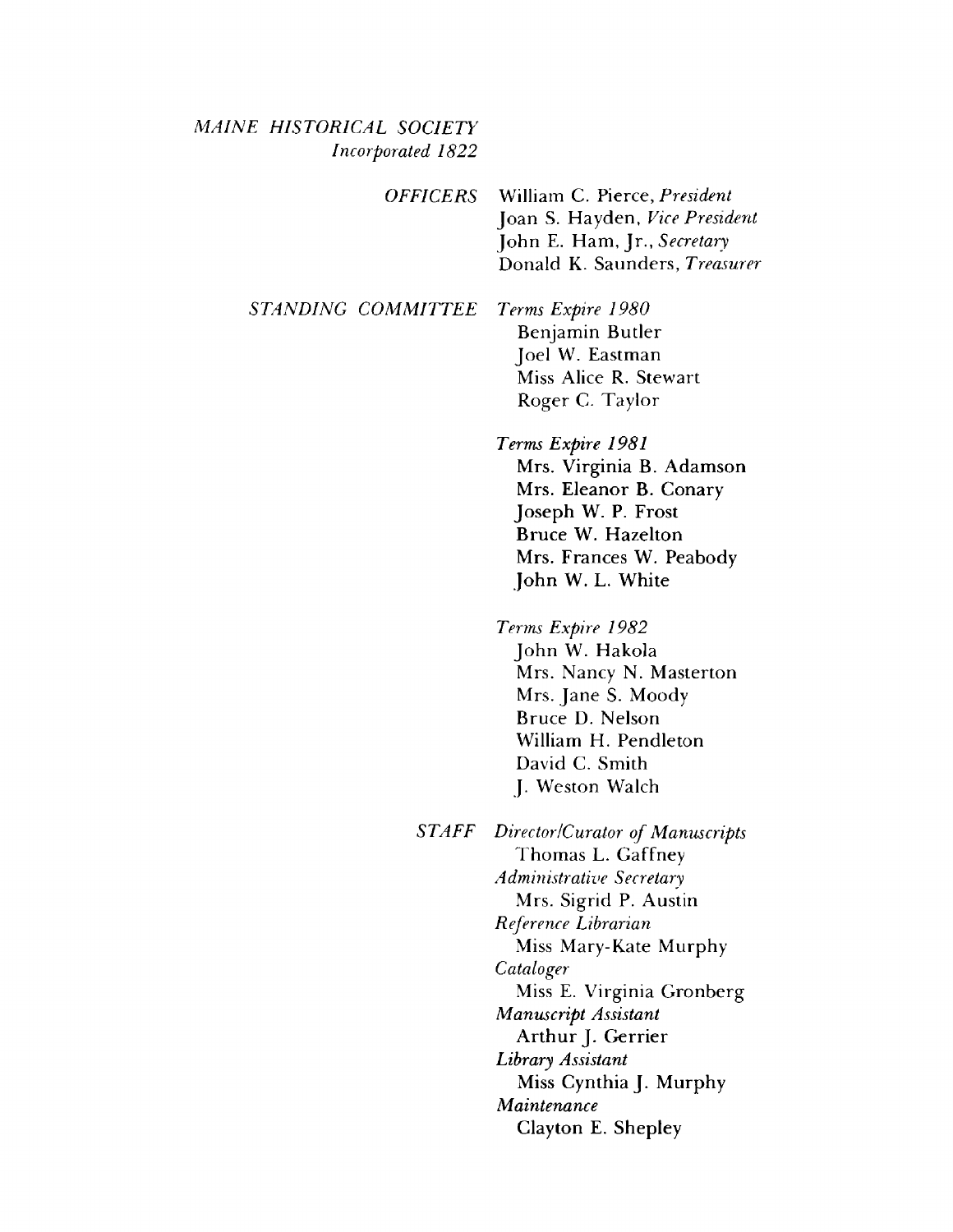# MAINE HISTORICAL SOCIETY **QUARTERLY**

| Vol. 19, No. 2                                                                             | Fall, 1979 |
|--------------------------------------------------------------------------------------------|------------|
| <b>CONTENTS</b>                                                                            |            |
| THE SOCIETY                                                                                | 67         |
| <b>NEWS OF OTHER SOCIETIES</b>                                                             |            |
| <b>AND INSTITUTIONS</b>                                                                    | 71         |
| <b>ESSAYS</b>                                                                              |            |
| NEW IRELAND: MEN IN PURSUIT OF A FORLORN<br>HOPE, 1779-1784<br>Robert W. Sloan             | 73         |
| PENOBSCOT, 1779: THE EYE OF A HURRICANE                                                    |            |
| John D. Faibisy                                                                            | 91         |
| <b>BOOK REVIEWS</b>                                                                        |            |
| MAINE, CHARLES II AND MASSACHUSETTS: GOVERN-<br>MENTAL RELATIONSHIPS IN EARLY NORTHERN NEW |            |
| ENGLAND, by John G. Reid.<br>Edwin A. Churchill                                            | 118        |
| THE NEW ENGLAND INDIANS, by Keith C. Wilbur.                                               |            |

Roger B. Ray 122